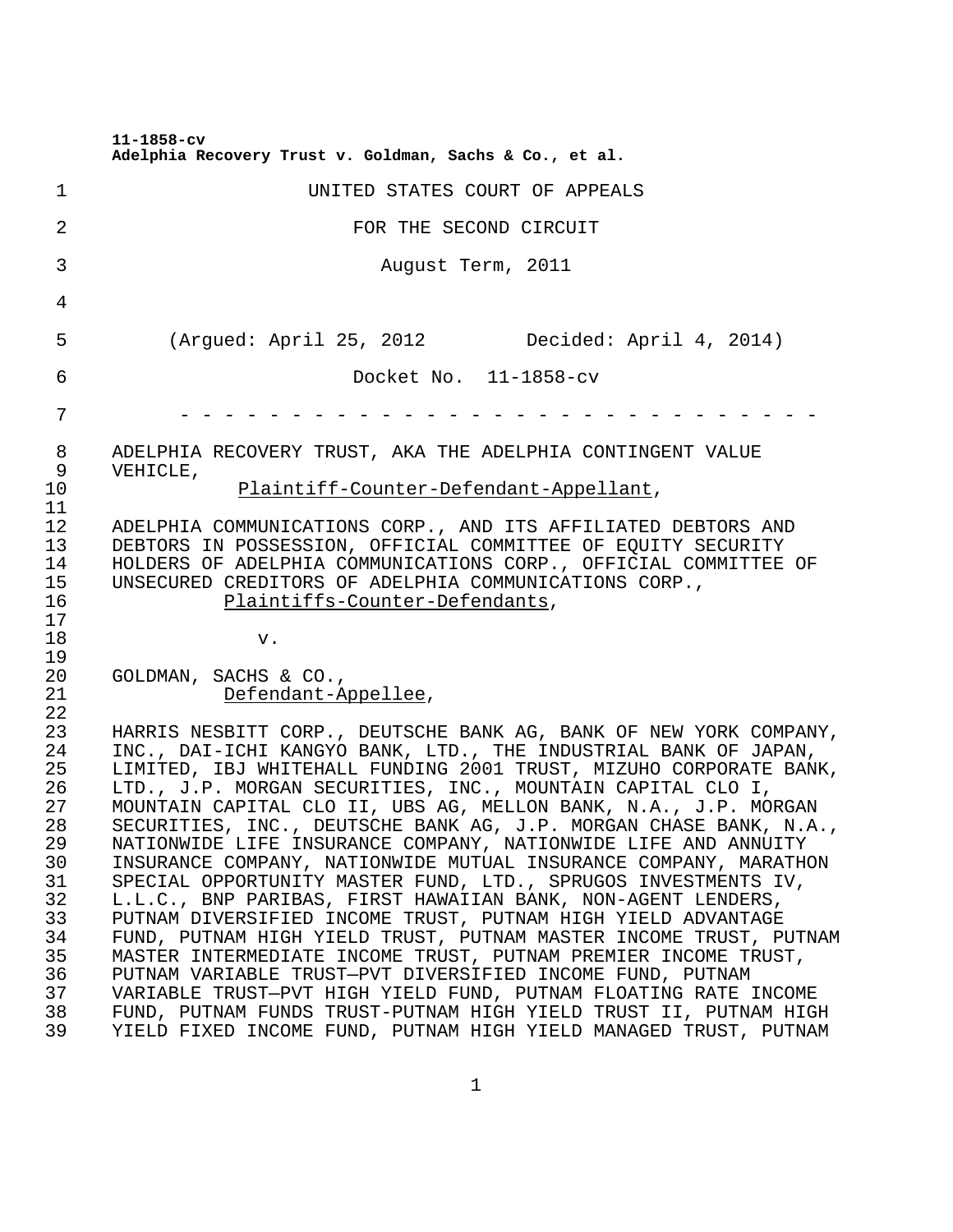1 MANAGED HIGH YIELD TRUST, PUTNAM STRATEGIC INCOME FUND, TRAVELERS 2 SERIES FUND, INC.-PUTNAM, KZH HOLDING CORPORATION III, KZH 3 CYPRESS TREE-1 LLC, KZH III LLC, KZH ING-2 LLC, KZH LANGDALE 4 LLC, KZH PONDVIEW LLC, KZH SHOSHONE LLC, KZH WATERSIDE LLC, KZH<br>5 CNC LLC, KZH HIGHLAND-2 LLC, KZH ING-1 LLC, KZH ING-3 LLC, KZH 5 CNC LLC, KZH HIGHLAND-2 LLC, KZH ING-1 LLC, KZH ING-3 LLC, KZH 6 PAMCO LLC, KZH SOLEIL-2 LLC, KZH STERLING LLC, KZH RIVERSIDE LLC, 7 KZH SOLEIL LLC, MERRILL LYNCH PIERCE, FENNER & SMITH 8 INCORPORATED, MERRILL LYNCH CREDIT PRODUCTS LLC, MIZUHO GLOBAL 9 LIMITED, APEXTRIMARAN-CDO I, LTD., CARAVELLE INVESTMENT FUND,<br>10 L.L.C., CARAVELLE INVESTMENT FUND II, L.L.C., GOLDMAN SACHS L.L.C., CARAVELLE INVESTMENT FUND II, L.L.C., GOLDMAN SACHS 11 CREDIT PARTNERS, L.P., SEI INSTITUTIONAL INVESTMENTS TRUST AND<br>12 THE SEI INSTITUTIONAL MANAGED TRUST, FIFTH THIRD BANK, FLEET THE SEI INSTITUTIONAL MANAGED TRUST, FIFTH THIRD BANK, FLEET 13 NATIONAL BANK, BANK OF TOKYOMITSUBISHI TRUST COMPANY, N/K/A BANK 14 OF TOKYO-MITSUBISHI UFJ TRUST COMPANY, MITSUBISHI UFJ TRUST AND<br>15 BANKING CORPORATION, HALCYON FUND, L.P., EXIS HOLDING LTD., RBS 15 BANKING CORPORATION, HALCYON FUND, L.P., EXIS HOLDING LTD., RBS<br>16 CITIZENS, N.A., KZH ENTITIES, DEUTSCHE BANK AG NEW YORK BRANCH, 16 CITIZENS, N.A., KZH ENTITIES, DEUTSCHE BANK AG NEW YORK BRANCH, 17 HCM/Z SPECIAL OPPORTUNITIES LLC, PHOENIX-GOODWIN HIGH YIELD FUND,<br>18 BNY MELLON CAPITAL MARKETS, LLC, CITIGROUP GLOBAL MARKETS INC., 18 BNY MELLON CAPITAL MARKETS, LLC, CITIGROUP GLOBAL MARKETS INC.,<br>19 BANK OF TOKYOMITSUBISHI TRUST COMPANY, MITSUBISHI TRUST AND 19 BANK OF TOKYOMITSUBISHI TRUST COMPANY, MITSUBISHI TRUST AND<br>20 BANKING CORPORATION, CIBC WORLD MARKETS INC., CREDIT SUISSE 20 BANKING CORPORATION, CIBC WORLD MARKETS INC., CREDIT SUISSE, NEW<br>21 YORK BRANCH, SUNTRUST ROBINSON HUMPHREY, INC., CREDIT SUISSE 21 YORK BRANCH, SUNTRUST ROBINSON HUMPHREY, INC., CREDIT SUISSE 22 CAPITAL FUNDING, INC., THE BANK OF NEW YORK MELLON, SOCIETE<br>23 GENERALE, COWEN AND COMPANY, LLC, BMO CAPITAL MARKETS CORP. 23 GENERALE, COWEN AND COMPANY, LLC, BMO CAPITAL MARKETS CORP., SUN<br>24 TRUST BANK, BANK OF AMERICA SECURITIES LLC, 24 TRUST BANK, BANK OF AMERICA SECURITIES LLC, 25 Defendants,<br>26 THE FUJI BANK, LIMITE 27 THE FUJI BANK, LIMITED, THE TORONTO-DOMINION BANK,<br>28 Defendants-Consolidated-Defendants, 28 Defendants-Consolidated-Defendants,<br>29 TORONTO DOMINION (TEXAS) LLC, THE BANK OF NOV 30 TORONTO DOMINION (TEXAS) LLC, THE BANK OF NOVA SCOTIA, CREDIT<br>31 SUISSE (USA), INC., TD SECURITIES (USA) LLC, 31 SUISSE (USA), INC., TD SECURITIES (USA) LLC, 32 Defendants-Consolidated-Defendants-Counter-Claimants,<br>33 BANK OF AMERICA, N.A., INDOSUEZ CAPITAL FUNDING IIA, LTD., LCM BANK OF AMERICA, N.A., INDOSUEZ CAPITAL FUNDING IIA, LTD., LCM I 35 LIMITED PARTNERSHIP, CALYON NEW YORK BRANCH, CALYON SECURITIES 36 (USA), INC., LIMITED AND INDOSUEZ CAPITAL FUNDING VI, LTD., BANK 37 OF NEW YORK CAPITAL MARKETS, INC., HSBC BANK USA, NATIONAL 38 ASSOCIATION, BANK OF MONTREAL, CITIBANK, N.A. AND CITICORP USA,<br>39 INC., BARCLAYS BANK PLC, PNC BANK, N.A., DEUTSCHE BANK TRUST 39 INC., BARCLAYS BANK PLC, PNC BANK, N.A., DEUTSCHE BANK TRUST 40 COMPANY AMERICAS, SOCIETE GENERALE, S.A., MERRILL LYNCH & CO.,<br>41 INC., MERRILL LYNCH CAPITAL CORP., BANK OF NEW YORK, ABN AMRO 41 INC., MERRILL LYNCH CAPITAL CORP., BANK OF NEW YORK, ABN AMRO<br>42 BANK, N.V., COOPERATIVE CENTRALE RAIFFEISEN-BOERENLEENBANK B. 42 BANK, N.V., COOPERATIVE CENTRALE RAIFFEISEN-BOERENLEENBANK B.A.,<br>43 FRABOBANK NEDERLAND" NEW YORK BRANCH, MORGAN STANLEY SENIOR 43 "RABOBANK NEDERLAND" NEW YORK BRANCH, MORGAN STANLEY SENIOR<br>44 FUNDING, INC., 44 FUNDING, INC.,<br>45 Defe Defendants-Counter-Claimants, 46<br>47 47 WACHOVIA BANK, NATIONAL ASSOCIATION, Defendant-Bankruptcy-Movant-Counter-Claimant, 49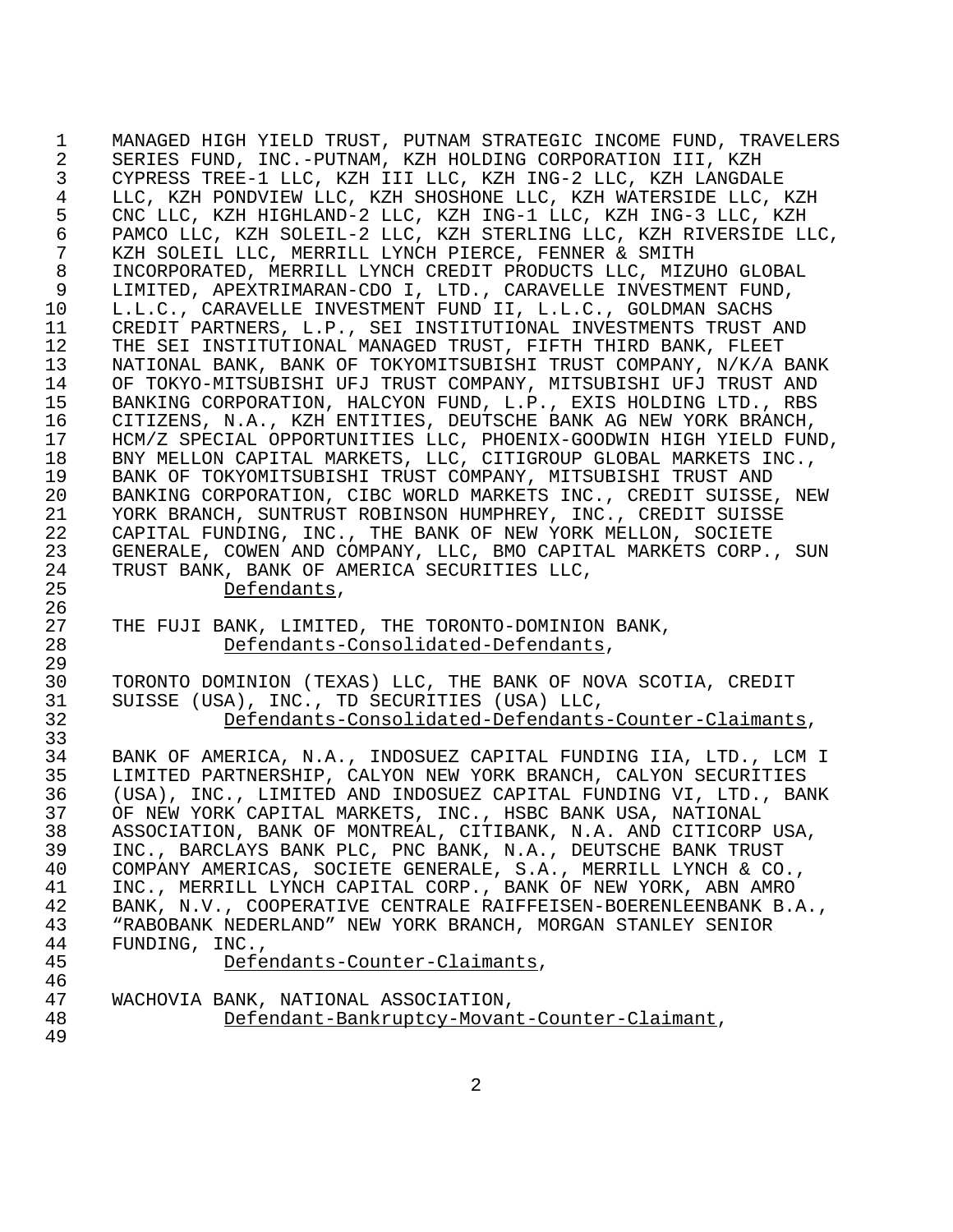| 1<br>$\overline{2}$<br>3                                         | WACHOVIA CAPITAL MARKETS LLC, CITIGROUP GLOBAL MARKETS HOLDINGS,<br>INC., COWEN & CO., LLC, SCOTIA CAPITAL (USA), INC.,<br>Consolidated-Defendants-Counter-Claimants,                                                                                                                                                                                                                    |
|------------------------------------------------------------------|------------------------------------------------------------------------------------------------------------------------------------------------------------------------------------------------------------------------------------------------------------------------------------------------------------------------------------------------------------------------------------------|
| $\overline{4}$<br>5<br>6<br>7                                    | CITIGROUP FINANCIAL PRODUCTS, INC.,<br>Consolidated-Defendant,                                                                                                                                                                                                                                                                                                                           |
| $\,8\,$<br>$\mathsf 9$<br>10<br>11<br>12<br>13<br>14<br>15<br>16 | ABN AMRO INC., DEUTSCHE BANK SECURITIES, INC., FLEET SECURITIES,<br>INC., CIBC WORLD MARKETS CORP., MORGAN STANLEY & CO.<br>INCORPORATED, BARCLAYS CAPITAL INC., SUNTRUST CAPITAL MARKETS,<br>INC., BANC OF AMERICA SECURITIES LLC., PNC CAPITAL MARKETS LLC,<br>CIBC INC., BMO CAPITAL MARKETS FINANCING, INC., SUNTRUST BANK,<br>THE ROYAL BANK OF SCOTLAND PLC,<br>Counter-Claimants. |
| 17                                                               |                                                                                                                                                                                                                                                                                                                                                                                          |
| 18<br>19                                                         | B e f o r e: WINTER, WALKER, and CABRANES, Circuit Judges.                                                                                                                                                                                                                                                                                                                               |
| 20                                                               | Appeal from a judgment of the United States District Court                                                                                                                                                                                                                                                                                                                               |
| 21                                                               | for the Southern District of New York (Lawrence M. McKenna,                                                                                                                                                                                                                                                                                                                              |
| 22                                                               | Judge) granting summary judgment to defendant-appellee Goldman,                                                                                                                                                                                                                                                                                                                          |
| 23                                                               | Sachs & Co. and dismissing Adelphia Recovery Trust's fraudulent                                                                                                                                                                                                                                                                                                                          |
| 24                                                               | conveyance claim brought pursuant to 11 U.S.C. § $548(a)(1)(A)$ .                                                                                                                                                                                                                                                                                                                        |
| 25                                                               | We affirm on grounds of judicial estoppel.                                                                                                                                                                                                                                                                                                                                               |
| 26<br>27<br>28<br>29<br>30                                       | DAVID M. FRIEDMAN (Michael C. Harwood &<br>Howard W. Schub, on the brief),<br>Kasowitz, Benson, Torres & Friedman,<br>LLP, New York, NY, for Plaintiff-<br>Counter-Defendant-Appellant.                                                                                                                                                                                                  |
| 31<br>32<br>33<br>34<br>35<br>36                                 | MELVIN A. BROSTERMAN (Claude G. Szyfer<br>and Francis C. Healy, on the brief),<br>Stroock & Stroock & Lavan LLP, New York,<br>NY, for Defendant-Appellee.                                                                                                                                                                                                                                |
| 37                                                               | WINTER, Circuit Judge:                                                                                                                                                                                                                                                                                                                                                                   |
| 38<br>39                                                         | The Adelphia Recovery Trust, an entity created to represent                                                                                                                                                                                                                                                                                                                              |
| 40                                                               | the non-whole creditors of a debtor corporation that is party to                                                                                                                                                                                                                                                                                                                         |
| 41                                                               | a bankruptcy proceeding described below, appeals from Judge                                                                                                                                                                                                                                                                                                                              |
| 42                                                               | McKenna's grant of summary judgment dismissing its fraudulent                                                                                                                                                                                                                                                                                                                            |
| 43                                                               | conveyance claim against Goldman, Sachs & Co.<br>In such a                                                                                                                                                                                                                                                                                                                               |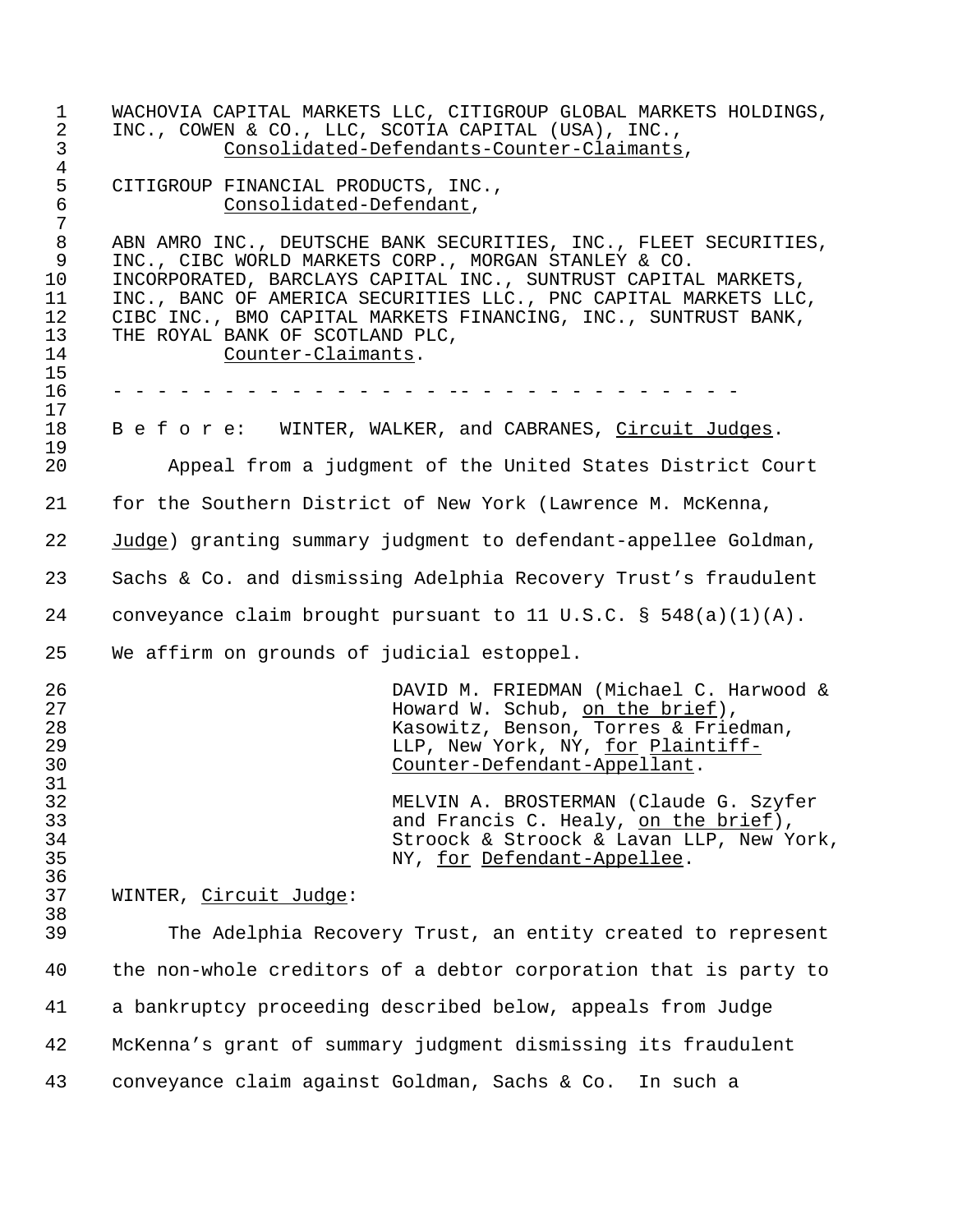fraudulent conveyance claim, the Trust may recover only property owned by the parent-company debtor. The various schedules and Chapter 11 plan, which were consummated with the agreement of appellant and its predecessors in interest in the bankruptcy proceeding, all treated the property transferred as owned by a separate subsidiary. We, therefore, affirm on grounds of judicial estoppel.

## 8 BACKGROUND

 Adelphia Communications Corp. ("ACC") was the parent company of some 200 holding and operating subsidiaries (collectively, "Adelphia"). At its peak, Adelphia formed the fifth-largest cable company in the United States. ACC, at all relevant times a publicly traded company, was founded by John Rigas in 1986, and members of the Rigas family held several top positions at ACC. After ACC disclosed that it had several billion dollars in fraudulently concealed, off-balance-sheet debt, Rigas family members were forced to resign from their positions and faced 18 various civil and criminal actions. See, e.g., United States v. Rigas, 490 F.3d 208 (2d Cir. 2007).

 On June 25, 2002, ACC and its subsidiaries entered bankruptcy under Chapter 11. Pursuant to an ensuing plan of reorganization, substantially all assets of ACC and its subsidiaries were liquidated, and all secured creditors of ACC and its subsidiaries were paid in full. In addition, all unsecured debt of the subsidiaries was also paid in full with interest, and a portion of ACC's unsecured debt was paid. Those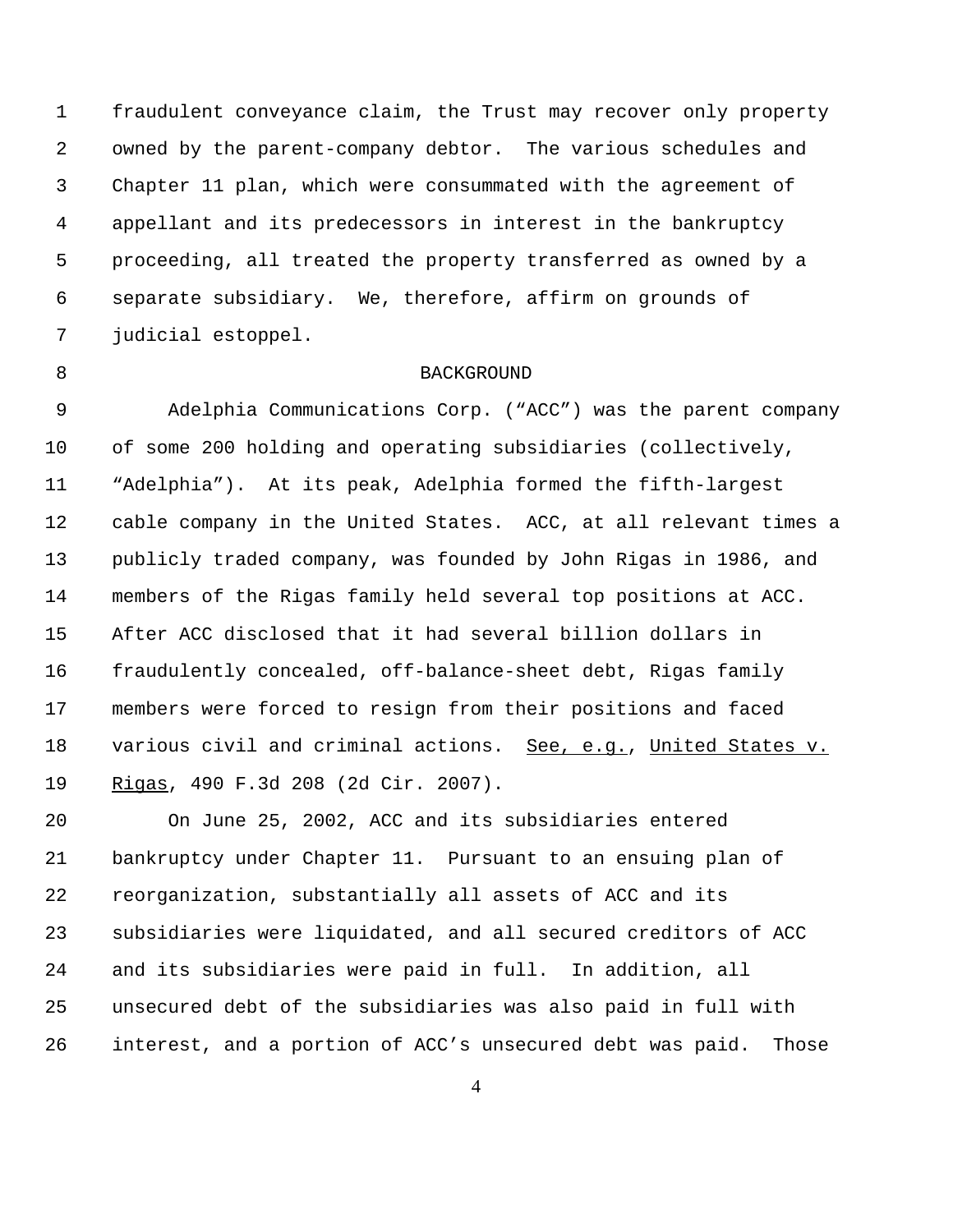creditors of ACC who were not paid in full received an interest in any remaining assets that appellant can recover.

 In July 2003, appellant's predecessor in interest filed suit against over 400 lenders, investment banks, and other financial institutions, seeking damages for their alleged participation in the Rigas family fraud. This action included the present action 7 against Goldman, Sachs & Co. ("Goldman").<sup>1</sup>

 Appellant's action against Goldman alleges a fraudulent 9 conveyance under 11 U.S.C.  $\S$  548(a)(1)(A) and 550(a). It arose out of a 1999 multi-million margin loan that Goldman had extended to Highland Holdings II LLP ("Highland"), an entity owned by the Rigas family (a Rigas family entity, or "RFE") unconnected to Adelphia. The loan, which was secured by ACC stock owned by Highland, was allegedly used by the Rigases to purchase additional ACC stock and thereby to maintain their control over Adelphia. As ACC's stock price decreased following the disclosure of the fraudulent concealment of debt in 2002, Goldman issued several margin calls to Highland. The complaint alleged that the Rigases caused ACC to make cash payments of \$63 million to cover these margin calls.

 On June 17, 2008, the claims asserted on behalf of ACC subsidiary debtors, who had already been paid in full, were dismissed for lack of standing. Adelphia Recovery Trust v. Bank of Am., N.A., 390 B.R. 80, 97 (S.D.N.Y. 2008). The remaining claims were ultimately settled or dismissed against all defendants other than Goldman, Sachs & Co. Although Goldman had also moved for dismissal of the claim against it, the district court allowed the claim to continue to summary judgment to determine whether the source of the payments to Goldman was ACC or a subsidiary.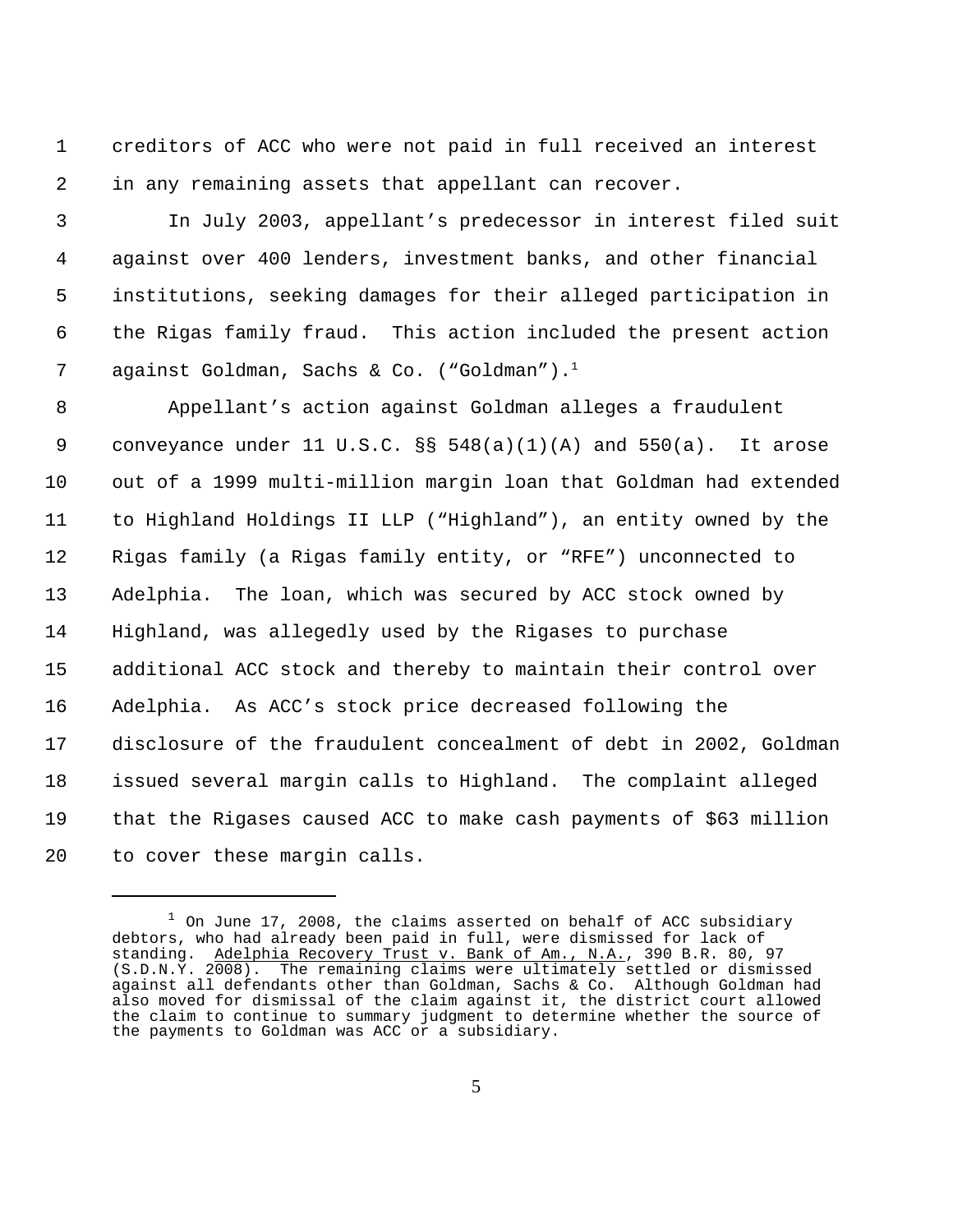| $\mathbf 1$                                                                                  | Appellant's allegations against Goldman were amended several                                                                                                                                                                                                                                                                                                                                                                                                                                                                                                                                                                                                        |
|----------------------------------------------------------------------------------------------|---------------------------------------------------------------------------------------------------------------------------------------------------------------------------------------------------------------------------------------------------------------------------------------------------------------------------------------------------------------------------------------------------------------------------------------------------------------------------------------------------------------------------------------------------------------------------------------------------------------------------------------------------------------------|
| $\overline{2}$                                                                               | times at the suggestion of the district court. The court was                                                                                                                                                                                                                                                                                                                                                                                                                                                                                                                                                                                                        |
| 3                                                                                            | concerned that "[t]he Amended Complaint does not identify which                                                                                                                                                                                                                                                                                                                                                                                                                                                                                                                                                                                                     |
| 4                                                                                            | fraudulent conveyances came from ACC and which came from the                                                                                                                                                                                                                                                                                                                                                                                                                                                                                                                                                                                                        |
| 5                                                                                            | [subsidiaries]. This omission is significant because [appellant]                                                                                                                                                                                                                                                                                                                                                                                                                                                                                                                                                                                                    |
| 6                                                                                            | lacks standing to pursue claims to recover for fraudulent                                                                                                                                                                                                                                                                                                                                                                                                                                                                                                                                                                                                           |
| 7                                                                                            | conveyance on behalf of the [subsidiaries]." Adelphia Recovery                                                                                                                                                                                                                                                                                                                                                                                                                                                                                                                                                                                                      |
| 8                                                                                            | Trust v. Bank of Am., N.A., No. 05-civ-9050, 2009 WL 1676077, at                                                                                                                                                                                                                                                                                                                                                                                                                                                                                                                                                                                                    |
| 9                                                                                            | *2 (S.D.N.Y. June 16, 2009). The district court, therefore,                                                                                                                                                                                                                                                                                                                                                                                                                                                                                                                                                                                                         |
| 10                                                                                           | directed appellant to "submit a revised version of paragraph 1359                                                                                                                                                                                                                                                                                                                                                                                                                                                                                                                                                                                                   |
| 11                                                                                           | of the Amended Complaint. The revised paragraph should identify                                                                                                                                                                                                                                                                                                                                                                                                                                                                                                                                                                                                     |
| 12                                                                                           | which payments to [Goldman] came from ACC."<br>Id.                                                                                                                                                                                                                                                                                                                                                                                                                                                                                                                                                                                                                  |
| 13                                                                                           | Pursuant to this order, appellant submitted a revised                                                                                                                                                                                                                                                                                                                                                                                                                                                                                                                                                                                                               |
| 14                                                                                           | version of the complaint that alleged, in relevant part:                                                                                                                                                                                                                                                                                                                                                                                                                                                                                                                                                                                                            |
| 15<br>16<br>17<br>18<br>19<br>20<br>21<br>22<br>23<br>24<br>25<br>26<br>27<br>28<br>29<br>30 | [T]he Rigases caused ACC to commingle funds<br>in the concentration account that it<br>controlled, in the name of [a subsidiary]<br>Adelphia Cablevision LLC, from such sources<br>as customer receipts, liquidation of<br>overnight investment accounts, and transfers<br>from various subsidiary entities in<br>order to satisfy these margin calls. On each<br>date identified in the following charts, the<br>Rigases caused ACC to direct that the funds<br>it had gathered in the concentration account<br>be distributed by Adelphia Cablevision LLC<br>directly to the Margin Lenders or to the RFE<br>for immediate payment over to the Margin<br>Lenders. |
| 31                                                                                           | Rev. Second Am. Compl. ¶ 1359.                                                                                                                                                                                                                                                                                                                                                                                                                                                                                                                                                                                                                                      |
| 32                                                                                           | It appears from this allegation and the record that the                                                                                                                                                                                                                                                                                                                                                                                                                                                                                                                                                                                                             |

pertinent payments were made either: (i) directly to Goldman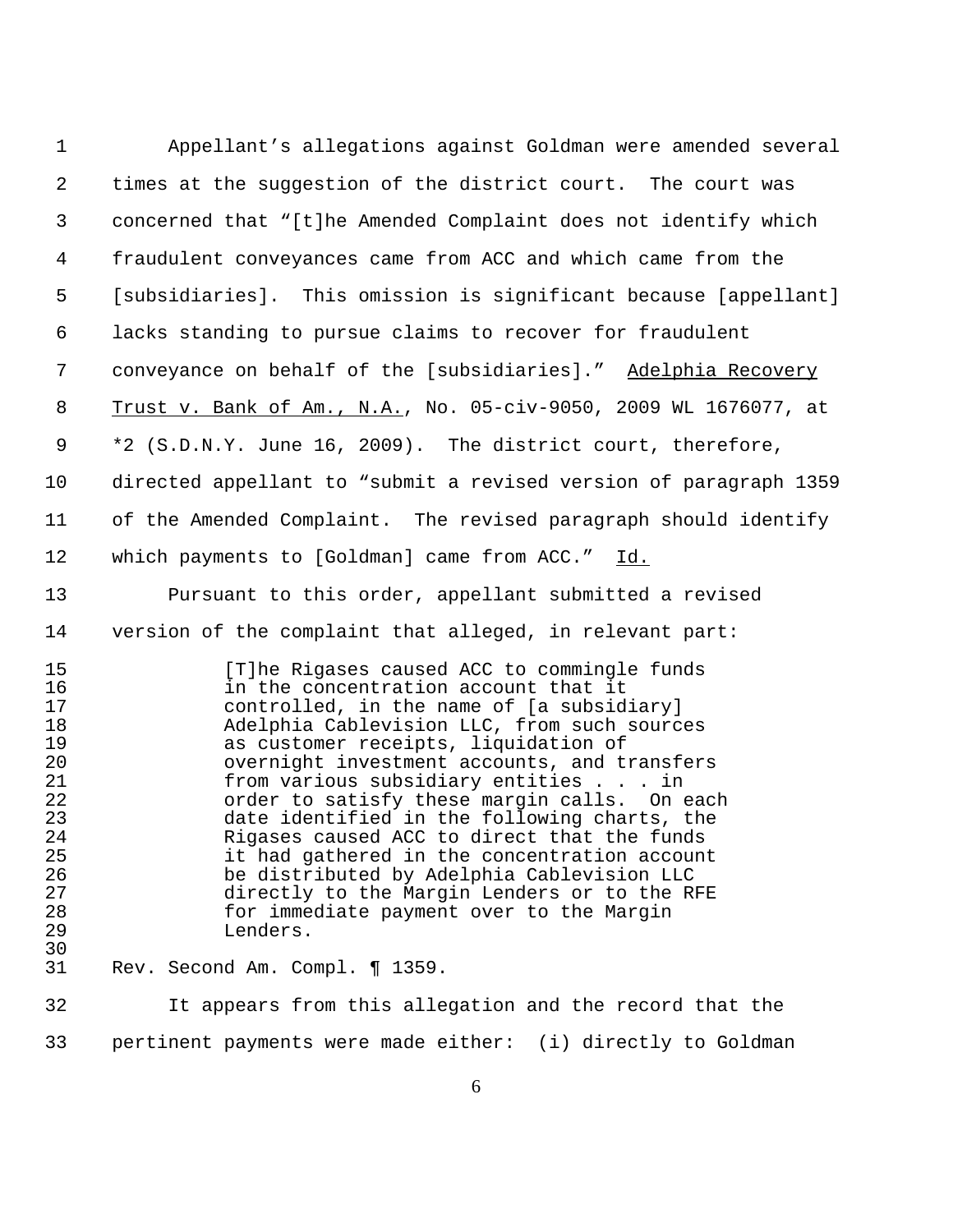from a particular account (the "Concentration Account"), which contained most of the funds in the cash management system through which the collective cash of ACC and its subsidiaries was managed; or (ii) indirectly from the Concentration Account through an RFE and then to Goldman. Appellant seeks in this action to recover \$63 million.

 In the district court, and here, appellant faced the problem that the payments to Goldman were made in the name of the subsidiary, Adelphia Cablevision LLC, that held the Concentration Account and that has paid all its scheduled creditors, which did not include ACC, in full. Accordingly, appellant lacked standing to sue the subsidiary. It therefore argued, based on the amended allegation quoted above, that ACC was the real owner of, and 14 payor from, the Concentration Account. Adelphia Recovery Trust v. Bank of Am., N.A., No. 05-cv-9050, 2011 WL 1419617 at \*2 (S.D.N.Y. Apr. 7, 2011). The district court disagreed and granted Goldman's motion for summary judgment. Id. The court stated, "it is admitted by [appellant's] own revised pleading that the margin loan payments were not made by ACC but by Adelphia Cablevision LLC, an ACC subsidiary on whose behalf 21 [appellant] does not have standing to sue." Id.

This appeal followed.

## DISCUSSION

 We review de novo whether Goldman was entitled to summary 25 judgment as a matter of law. See, e.g., Miller v. Wolpoff  $\&$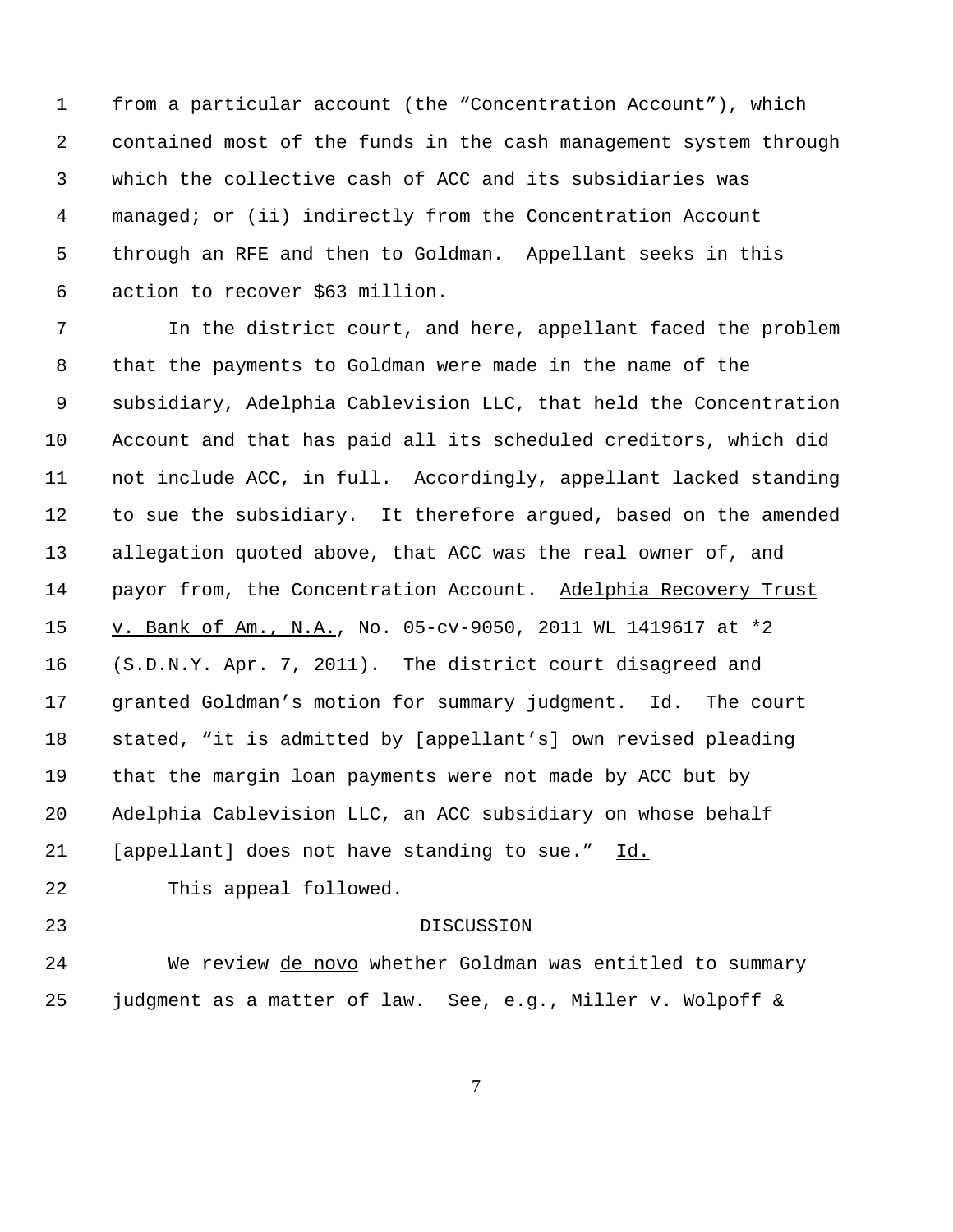| $\mathbf{1}$                                                      | Abramson, L.L.P., 321 F.3d 292, 300 (2d Cir. 2003); Mario v. P&C                                                                                                                                                                                                                                                                                                                                                                                                              |
|-------------------------------------------------------------------|-------------------------------------------------------------------------------------------------------------------------------------------------------------------------------------------------------------------------------------------------------------------------------------------------------------------------------------------------------------------------------------------------------------------------------------------------------------------------------|
| 2                                                                 | Food Mkts., Inc., 313 F.3d 758, 763 (2d Cir. 2002).                                                                                                                                                                                                                                                                                                                                                                                                                           |
| 3                                                                 | The sole issue is whether the amended complaint states a                                                                                                                                                                                                                                                                                                                                                                                                                      |
| 4                                                                 | valid claim of a fraudulent conveyance under 11 U.S.C.                                                                                                                                                                                                                                                                                                                                                                                                                        |
| 5                                                                 | $\S$ § 548(a)(1)(A) and 550(a). Section 548(a)(1)(A) provides, in                                                                                                                                                                                                                                                                                                                                                                                                             |
| 6                                                                 | relevant part:                                                                                                                                                                                                                                                                                                                                                                                                                                                                |
| 7<br>8<br>9<br>10<br>11<br>12<br>13<br>14<br>15<br>16<br>17<br>18 | The trustee may avoid any transfer $\ldots$ of<br>an interest of the debtor in property $\ldots$ .<br>that was made or incurred on or within 2<br>years before the date of the filing of the<br>[bankruptcy] petition, if the debtor<br>voluntarily or involuntarily made such<br>transfer with actual intent to hinder,<br>delay, or defraud any entity to which the<br>debtor was or became, on or after the date<br>that such transfer was made[,] $\ldots$ .<br>indebted. |
| 19                                                                | 11 U.S.C. § 548(a)(1)(A). The avoidance power thus applies only                                                                                                                                                                                                                                                                                                                                                                                                               |
| 20                                                                | to "transfers of property of the debtor," Begier v. IRS, 496 U.S.                                                                                                                                                                                                                                                                                                                                                                                                             |
| 21                                                                | 53, 58 (1990), which includes "all legal or equitable interests                                                                                                                                                                                                                                                                                                                                                                                                               |
| 22                                                                | of the debtor in property as of the commencement of the case," 11                                                                                                                                                                                                                                                                                                                                                                                                             |
| 23                                                                | $U.S.C. S 541(a)(1)$ . Whether the margin loan payments to Goldman                                                                                                                                                                                                                                                                                                                                                                                                            |
| 24                                                                | were transfers of the property of ACC, or should be deemed to be                                                                                                                                                                                                                                                                                                                                                                                                              |
| 25                                                                | so, is the issue on appeal.                                                                                                                                                                                                                                                                                                                                                                                                                                                   |
| 26                                                                | Appellant argues that we should follow decisions of the                                                                                                                                                                                                                                                                                                                                                                                                                       |
| 27                                                                | Fifth and Tenth Circuits, Matter of Southmark Corp., 49 F.3d 1111                                                                                                                                                                                                                                                                                                                                                                                                             |
| 28                                                                | (5th Cir. 1995) and In re Amdura Corp., 75 F.3d 1447 (10th Cir.                                                                                                                                                                                                                                                                                                                                                                                                               |
| 29                                                                | 1996), to determine whether ACC was the true owner of the                                                                                                                                                                                                                                                                                                                                                                                                                     |
| 30                                                                | commingled Concentration Account. Together, these cases are said                                                                                                                                                                                                                                                                                                                                                                                                              |
| 31                                                                | to support a principle of attributing ownership of funds                                                                                                                                                                                                                                                                                                                                                                                                                      |
| 32                                                                | aggregated in a communal account to a parent when the parent                                                                                                                                                                                                                                                                                                                                                                                                                  |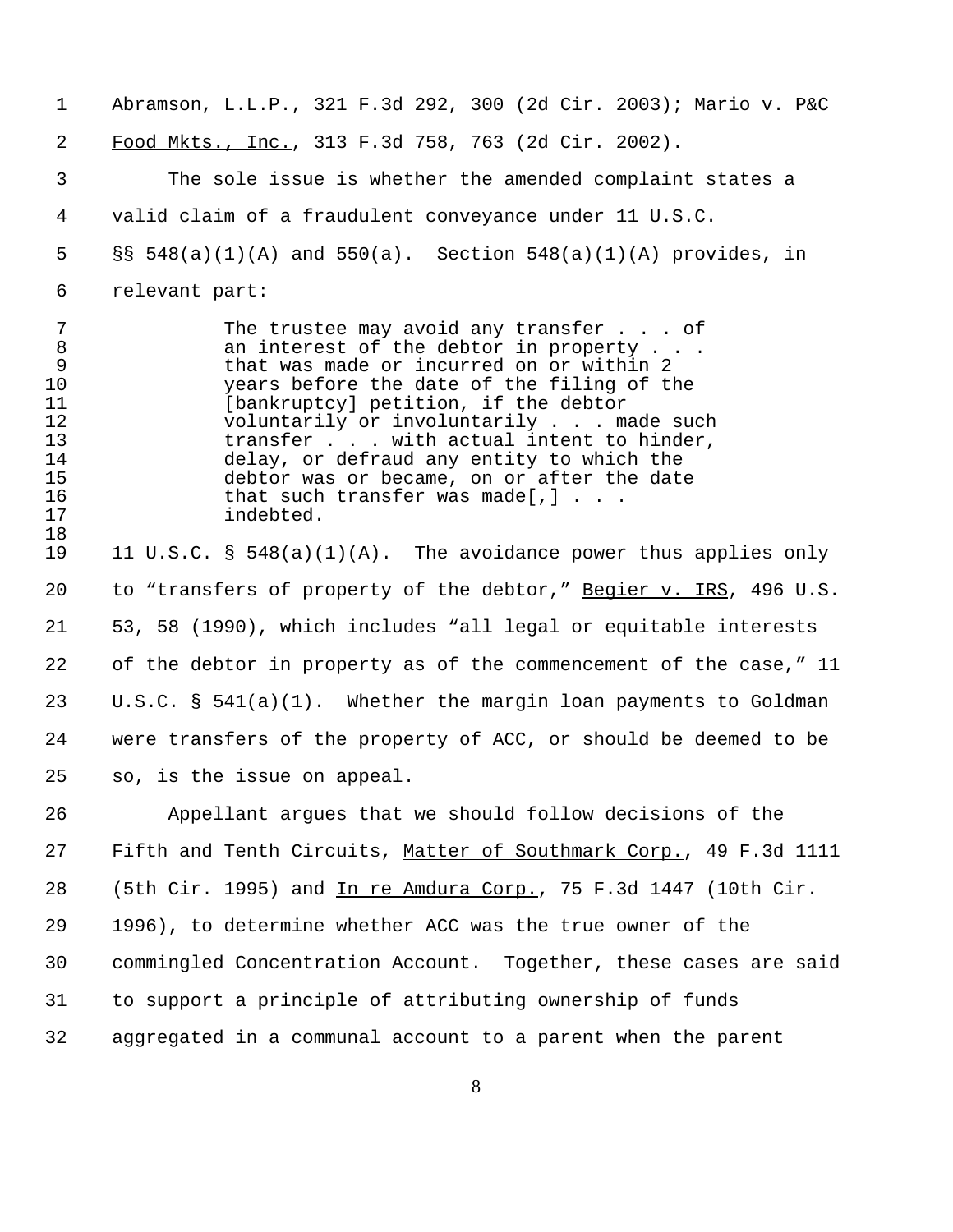exercises complete dominion over the funds, and has all legally cognizable indicia of ownership. In Southmark, the court determined that because Southmark owned and controlled the cash management account, the subsidiary's settlement payment from that account to its former president and director could be avoided by Southmark because the funds were part of, and under complete control by, Southmark's estate. 49 F.3d at 1117. And in Amdura, the court held that funds in a commingled cash management account belonged to the parent Amdura, even though subsidiaries had contributed to the account, because Amdura was listed as the owner and "possessed all other legally cognizable indicia of ownership." 75 F.3d at 1451.

 However, neither decision was rendered in a legal context similar to the one before us or involved application of the judicial estoppel doctrine. Throughout the reorganization proceedings here, the Concentration Account was listed as an asset only of two successive ACC subsidiaries, not the property of ACC. The theory that the Concentration Account was actually the property of ACC appeared for the first time late in the present litigation, as described above, and well after consummation of the plan of reorganization.

 Appellant's (or its predecessors' in interest) position in the bankruptcy proceedings regarding ownership of the account is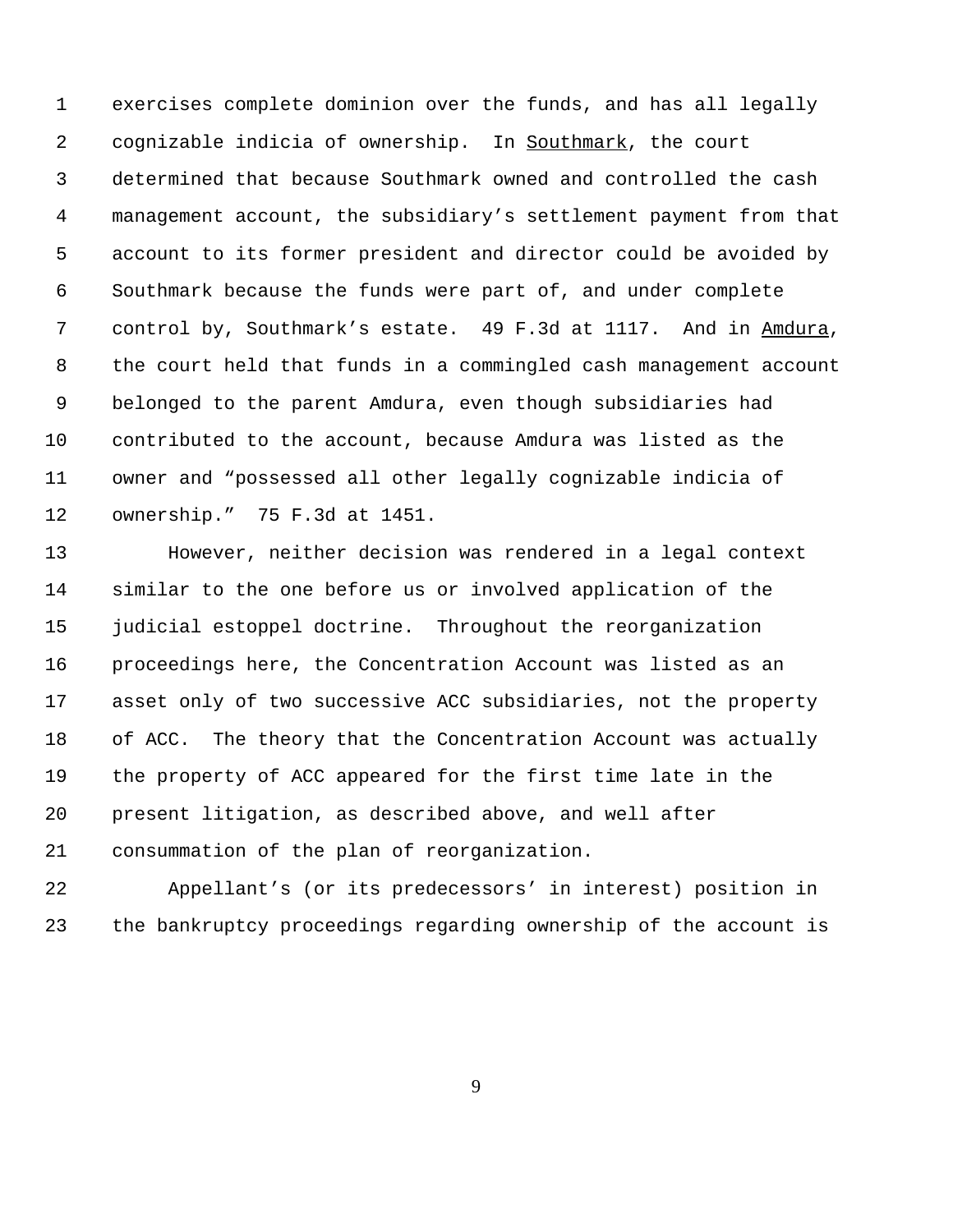1 inconsistent with the claim it makes on appeal.<sup>2</sup> Given the importance to bankruptcy proceedings of determining with finality a debtor's ownership of particular assets, we hold that appellants are estopped from pursuing a claim that would reattribute asset ownership based on a determination of asset ownership among the various entities agreed to by the pertinent parties, after a plan of reorganization has been confirmed and substantially consummated.

a) Principles of Judicial Estoppel

10 In New Hampshire v. Maine, the Supreme Court made clear that the exact criteria for invoking judicial estoppel will vary based on "specific factual contexts," and that "courts have uniformly recognized that its purpose is to protect the integrity of the judicial process by prohibiting parties from deliberately changing positions according to the exigencies of the moment." 532 U.S. 742, 749-51 (2001) (internal citations and quotation marks omitted). New Hampshire explains that,

- 
- Courts have observed that the circumstances under which judicial estoppel may appropriately be invoked are probably not

 Attribution of the Concentration Account to ACC required an explicit claim of ownership by ACC in the bankruptcy proceeding. First, bank statements listed the account holder's Taxpayer ID Number as that corresponding to the ACC subsidiary National Cable Acquisition Associates. Second, within Adelphia the Concentration Account was referred to as the Adelphia Cablevision (an ACC subsidiary) account, and Adelphia Cablevision was the entity that made and received payments involved with the Account. Finally, any of ACC, its subsidiaries, or RFEs could direct that money be paid from the Account on their behalf by wire or check regardless of how much they had contributed to the account, and if at any time the payments on behalf of these entities exceeded the entity's contribution to the Account, an intercompany payable to Adelphia Cablevision by those entities was created.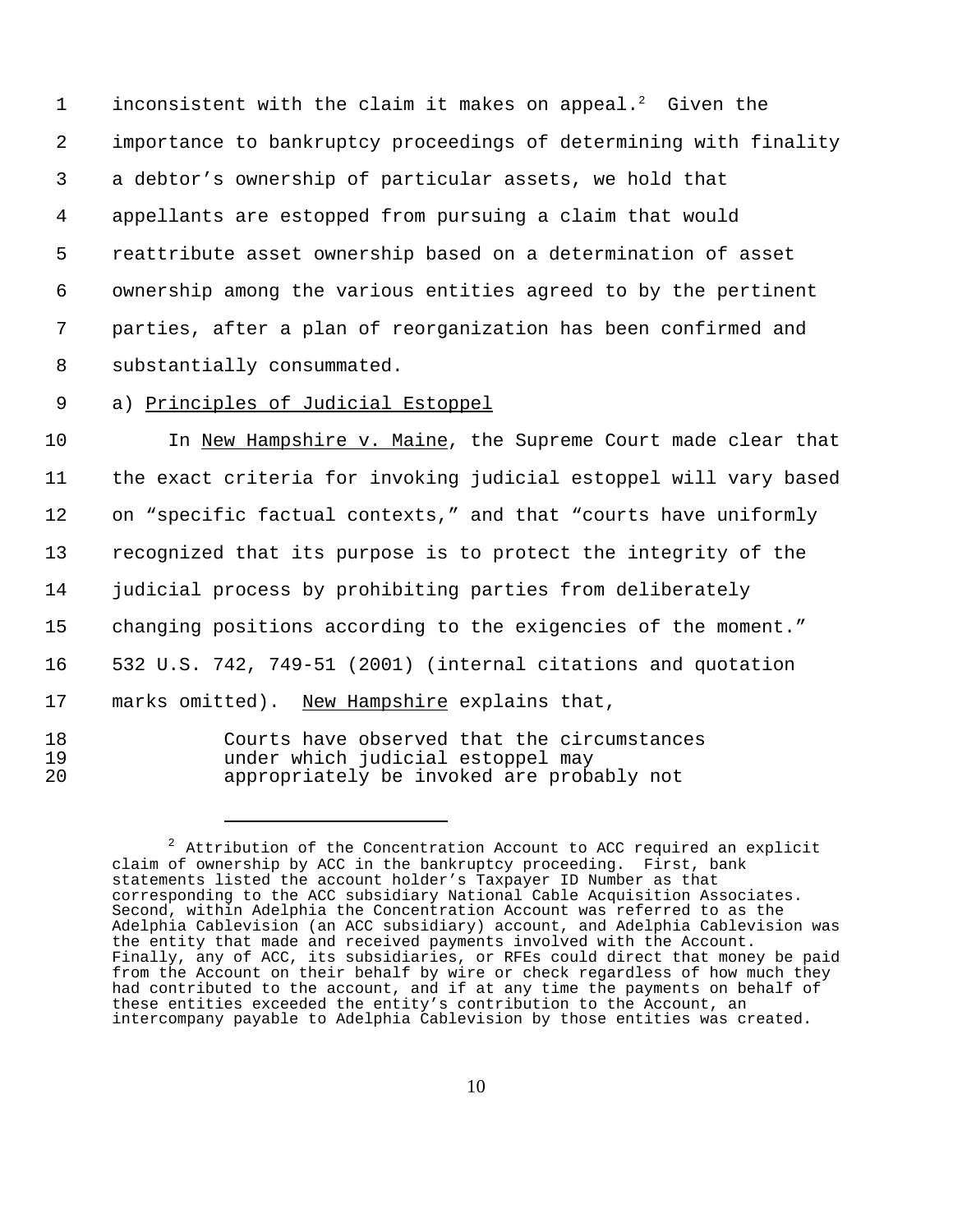reducible to any general formulation of principle. Nevertheless, several factors typically inform the decision whether to 4 apply the doctrine in a particular case:<br>5 First, a party's later position must be First, a party's later position must be clearly inconsistent with its earlier position. Second, courts regularly inquire whether the party has succeeded in persuading 9 a court to accept that party's earlier<br>10 position, so that judicial acceptance position, so that judicial acceptance of an 11 11 inconsistent position in a later proceeding<br>12 would create the perception that either the would create the perception that either the first or the second court was misled. . . . A third consideration is whether the party seeking to assert an inconsistent position would derive an unfair advantage or impose an unfair detriment on the opposing party if not estopped. In enumerating these factors, we do not establish inflexible prerequisites or an 20 exhaustive formula for determining the<br>21 exhaustive fiudicial estoppel. applicability of judicial estoppel.

 $\frac{22}{23}$ Id. at 750-51. (internal citations and quotation marks omitted). Although we have recognized that "[t]ypically" the application of judicial estoppel requires showing unfair advantage against the 26 party seeking estoppel, DeRosa v. Nat'l Envelope Corp., 595 F.3d 99, 103 (2d Cir. 2010) (requiring a party to show a clearly inconsistent position, adoption of that position by a court in an earlier proceeding, and unfair advantage against the party seeking estoppel in the ADA context), we have not required this element in all circumstances. See Maharaj v. BankAmerica Corp., 128 F.3d 94, 98 (2d Cir. 1997) (not requiring the element of 33 unfair advantage); Mitchell v. Washingtonville Cent. Sch. Dist., 190 F.3d 1, 6 (2d Cir. 1999) (same). This is consistent with New Hampshire's admonishment that the application of the judicial estoppel doctrine depends heavily on the "specific factual context[]" before the court. 531 U.S. at 751. We do note,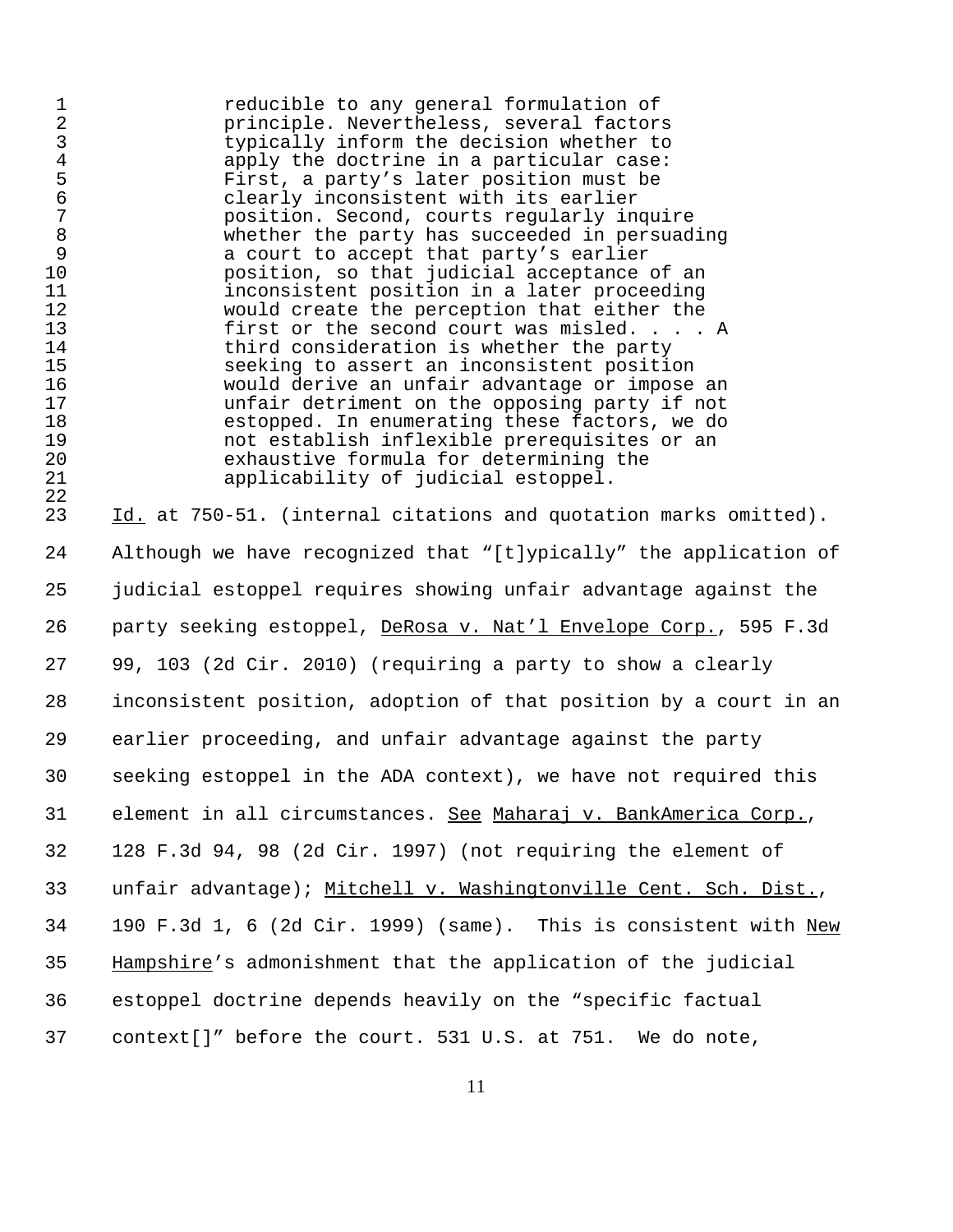though, that every case emphasizes that "[b]ecause the doctrine is primarily concerned with protecting the judicial process, relief is granted only when the risk of inconsistent results with its impact on judicial integrity is certain." Republic of Ecuador 5 v. Chevron Corp., 638 F.3d 384, 397 (2d Cir. 2011) (internal quotation marks omitted).

 Our holding in this regard is shaped by the context of a complicated bankruptcy proceeding involving 250 related, insolvent entities, and the risk to judicial integrity if we were to allow a party, after the consummation of a bankruptcy, to take a position that unravels key decisions in the proceedings. We first turn to a description of the legal mechanics of such a proceeding.

b) The Bankruptcy Context

 Following a filing for Chapter 11 bankruptcy reorganization, the debtor must file "a list of creditors[,] a schedule of assets and liabilities[,] a schedule of current income and current expenditures[, and] a statement of the debtor's financial affairs." 11 U.S.C. § 521(a)(1). The debtor is given a 120-day exclusive period in which to submit a plan of reorganization, 11 U.S.C. § 1121(b), and a disclosure statement containing "adequate information" to allow interested parties to evaluate that plan. 11. U.S.C. § 1125(a)-(b). This plan includes items like complete 24 asset schedules. See Sure-Snap Corp. v. State St. Bank & Trust Co., 948 F.2d 869, 873 (2d Cir. 1991); see also Chartschlaa v. Nationwide Mut. Ins. Co., 538 F.3d 116, 122 (2d Cir. 2008) (The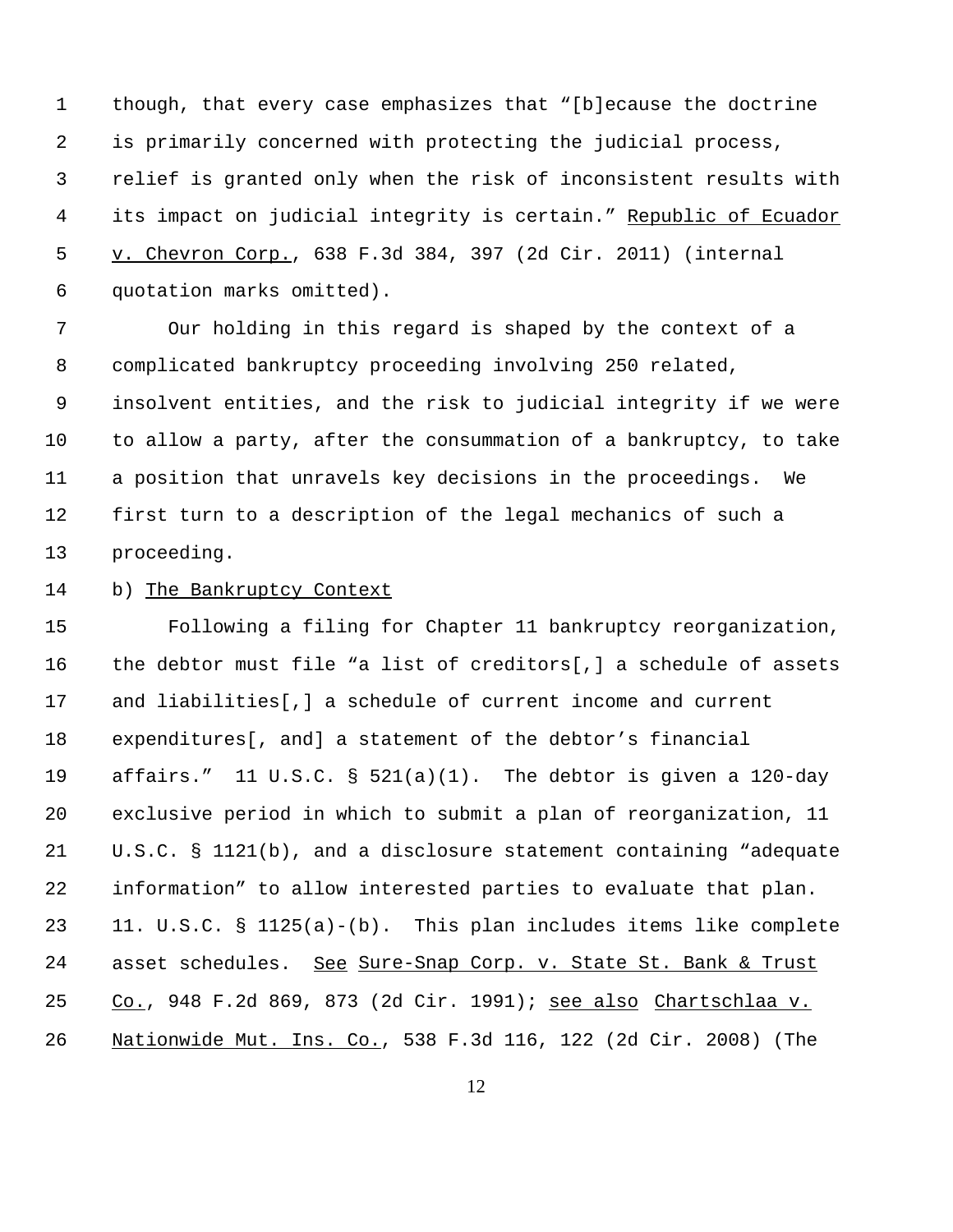bankruptcy estate includes "all legal or equitable interests of the debtor in property as of the commencement of the case" and "[i]t would be hard to imagine language that would be more encompassing than this broad definition." (internal citations and quotation marks omitted)).

 The debtor is given 180 days, extendable up to 20 months by the court, from filing for Chapter 11 relief in which to obtain the approval of "each class of claims or interests that is 9 impaired under the plan." 11 U.S.C.  $\S$  1121(c)-(d). If the debtor fails to file a plan or the debtor's exclusive filing period expires without acceptance of a proposed plan by the parties in interest, any party in interest can file a competing plan and seek approval by the parties in interest. 11 U.S.C. § 1121(c). Both the debtor's plan and any competing plan must meet various mandatory provisions and may meet various discretionary provisions. 11 U.S.C. §§ 1122, 1123(a), (b). Foremost among the mandatory requirements is that the plan designate classes of claims and classes of interests and specify how these classes will be treated under the plan. 11 U.S.C. §§ 1122, 1123(a).

 Once a conforming plan has been proposed, parties in interest can vote to approve it. Following approval by at least one class of impaired non-insider claims -- claims that will not be paid completely or will have some other right altered under the plan -- the court can confirm the plan and bind all creditors if the plan is feasible, was proposed in good faith, and is in compliance with the Bankruptcy Code. 11 U.S.C. § 1129(a)(10),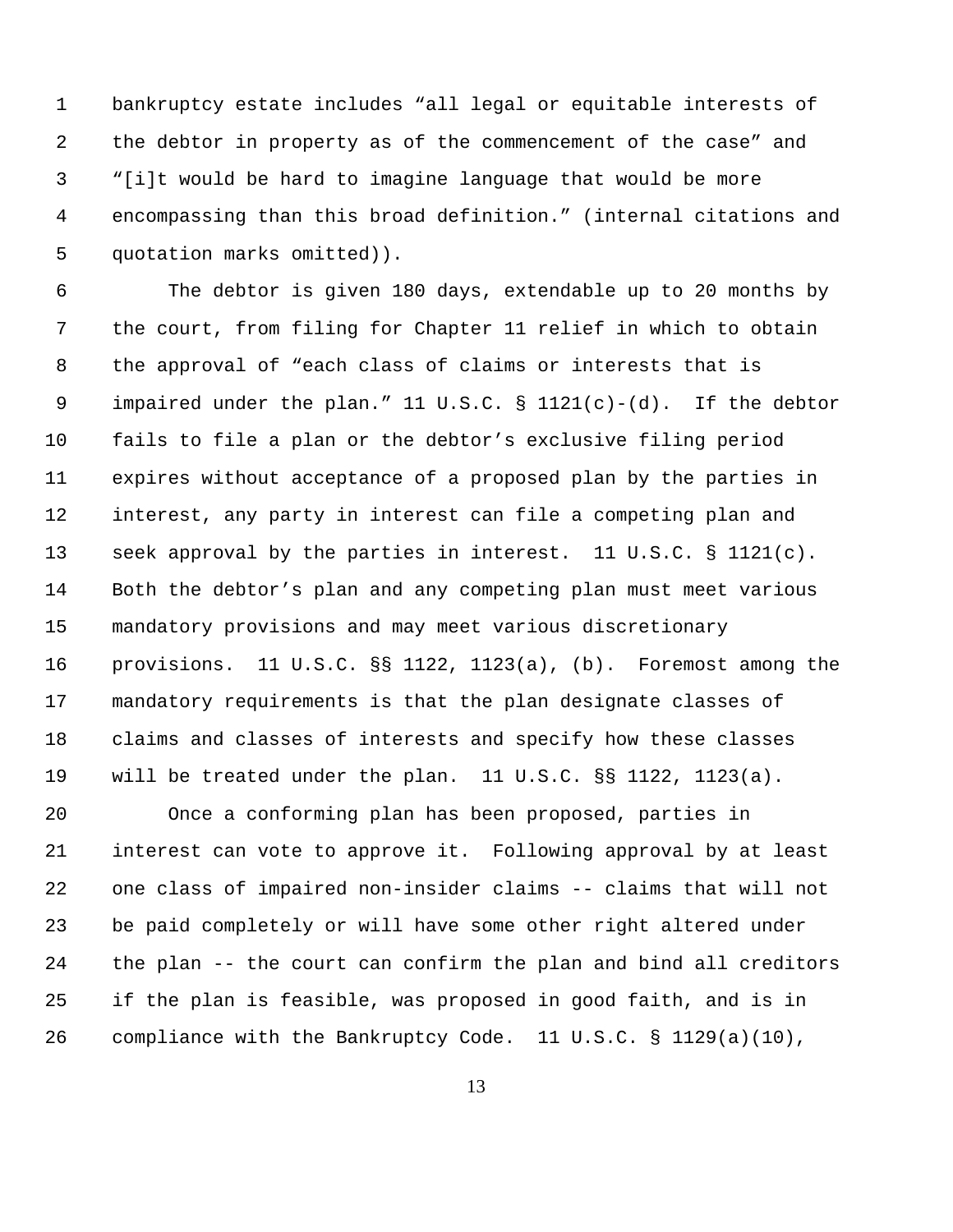(b); Fed. R. Bankr. P. 3020(b)(2). Once the plan is confirmed, the debtor is discharged from any prepetition debts, subject to specific exceptions not relevant here, as long as the confirmed bankruptcy plan is followed. 11 U.S.C. §§ 1141(d)(1), 523.

c) Application of Judicial Estoppel

 As the recitation of bankruptcy procedures and time frames makes clear, debtors and creditors have ample periods of time within which to finalize asset ownership schedules and fashion a plan dependent upon those schedules.

 In the present case, ACC filed for bankruptcy on June 25, 2002; the ultimately-confirmed plan was proposed on October 16, 2006; and the plan was confirmed on January 5, 2007, leaving over four and a half years to sort out whether ACC or a subsidiary owned the Concentration Account assets. At no time during these proceedings did ACC or any party attribute ownership of the Concentration Account assets to ACC. At the time of bankruptcy filing and again in February 2004, the ACC subsidiary ACC Operations, Inc. identified the Concentration Account as its property; ACC did not. Amendments to the schedules of liabilities in January and May 2005 listed the ACC subsidiary Adelphia Cablevision as the owner of the Account in concluding that "intercompany transfers between a Debtor on the one hand, and Adelphia Cablevision [as owner of the Concentration Account] on the other hand, have been netted in the Intercompany Schedule, creating either a net payable or receivable intercompany balance between each such Debtor and Adelphia Cablevision." ACC never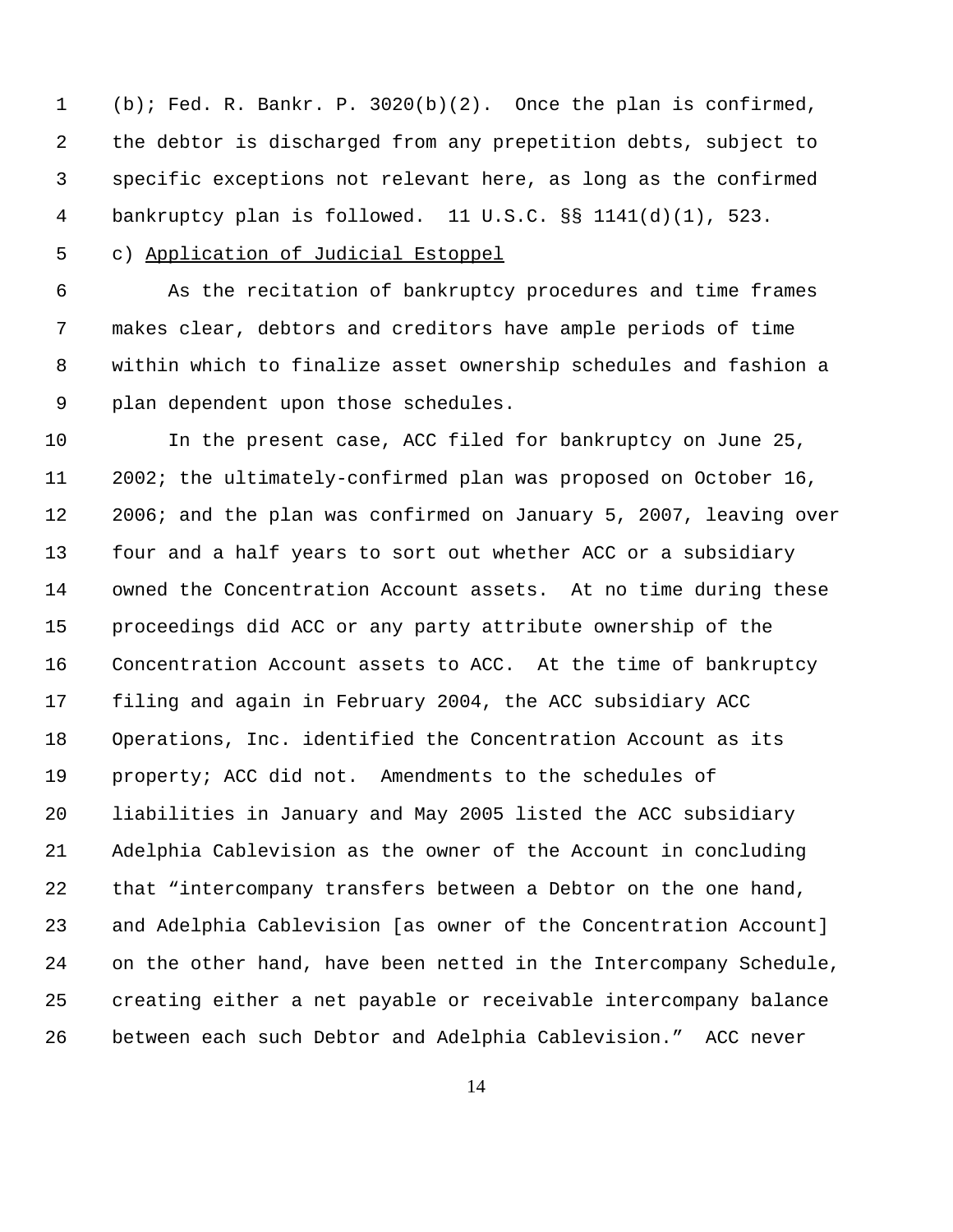claimed the Account as one of its assets until such a claim of ownership was asserted in the present proceeding in 2009. Nor did any other party assert such a claim or seek a substantive consolidation of ACC and Adelphia Cablevision's bankruptcies, as permitted in bankruptcy proceedings to remedy circumstances where formally separate entities commingle and subject their collective 7 assets to single control. See In re Augie/Restivo Baking Co., 860 F.2d 515, 518-19 (2d Cir. 1988).

 Further, the bankruptcy plan undeniably was substantially 10 consummated as early as 2007. In re Adelphia Comm'cns Corp., 367 B.R. 84, 94 (S.D.N.Y. 2007). Substantial consummation, as defined in 11 U.S.C. § 1101(2), requires the "transfer of all or substantially all of the property" in the plan, "assumption by the debtor . . . of all or substantially all of the property dealt with by the plan," and "commencement of distribution under the plan." Over \$6 billion in cash, \$117 million in tradeable Time Warner shares, and \$9.5 billion in tradeable Adelphia Contingent Value Vehicle shares (shares set up as an interest in Adelphia recoveries against third party lenders and accountants) were distributed to claimholders as of early March 2007, just after confirmation of the plan. Since then, substantially all Adelphia's assets have been liquidated, returning approximately \$18 billion to claimholders.

 In the bankruptcy context, whether a party's position with regard to the ownership of assets is inconsistent with its later claims is largely informed by the bankruptcy court's treatment of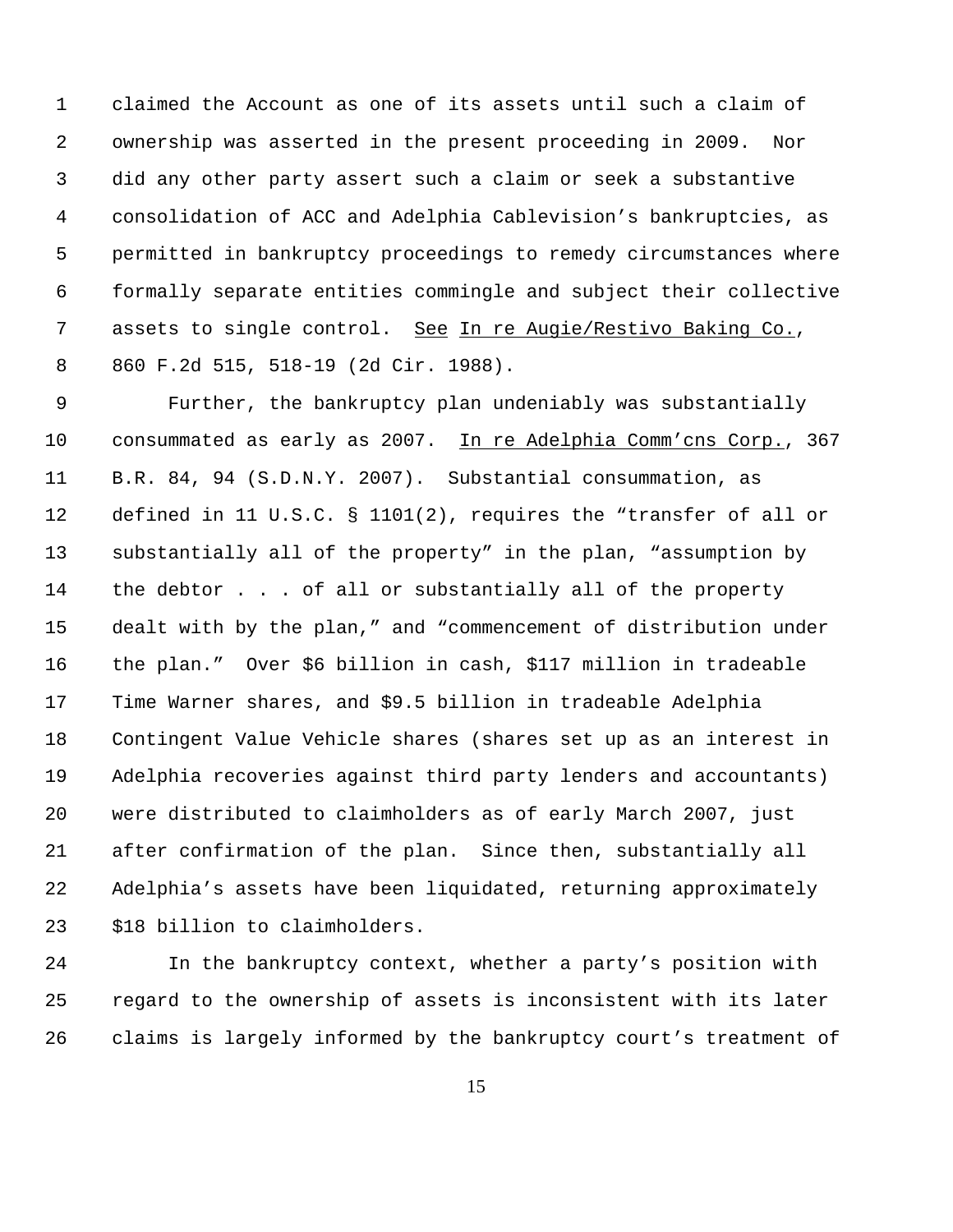those claims. See Galin v. United States, No. 08-cv-2508, 2008 WL 5378387, at \*10 (E.D.N.Y. Dec. 23, 2008) ("adoption" in judicial estoppel "is usually fulfilled . . . when the bankruptcy court confirms a plan pursuant to which creditors release their claims against the debtor" (quoting Negron v. Weiss, No. 06-cv- 1288, 2006 WL 2792769, at \*3 (E.D.N.Y. Sept. 27, 2006))). Determination of the ownership of assets is at the core of the bankruptcy process, and particularly the creation of a bankruptcy reorganization plan, which involves "a schedule of all [the debtors'] liquid assets and liabilities," and thereafter operates, with full preclusive effect, to "bind its debtors and creditors as to all the plan's provisions, and all related, property or non-property based claims which could have been 14 litigated in the same cause of action." Sure-Snap Corp., 948 F.2d at 873 (citing 11 U.S.C. §§ 521(a)(1), 1141(a)).

 It is therefore crucial, both for the sake of finality and the needs of debtors and creditors, that claims to ownership of various assets be determined in the bankruptcy proceedings. Particularly when, as here, the assets in question were claimed by other parties during the bankruptcy proceeding without objection, a debtor's subsequent claim to those assets in a different proceeding must be seen as inconsistent with its prior silence.3 23 Cf. Chartschlaa, 538 F.3d at 123 ("The Bankruptcy Code

 A party may be bound by the position taken by its predecessors in interest in prior proceedings. See, e.g., Secured Equities Invs., Inc. v. McFarland, 753 N.Y.S.2d 264, 264 (4th Dep't 2002)).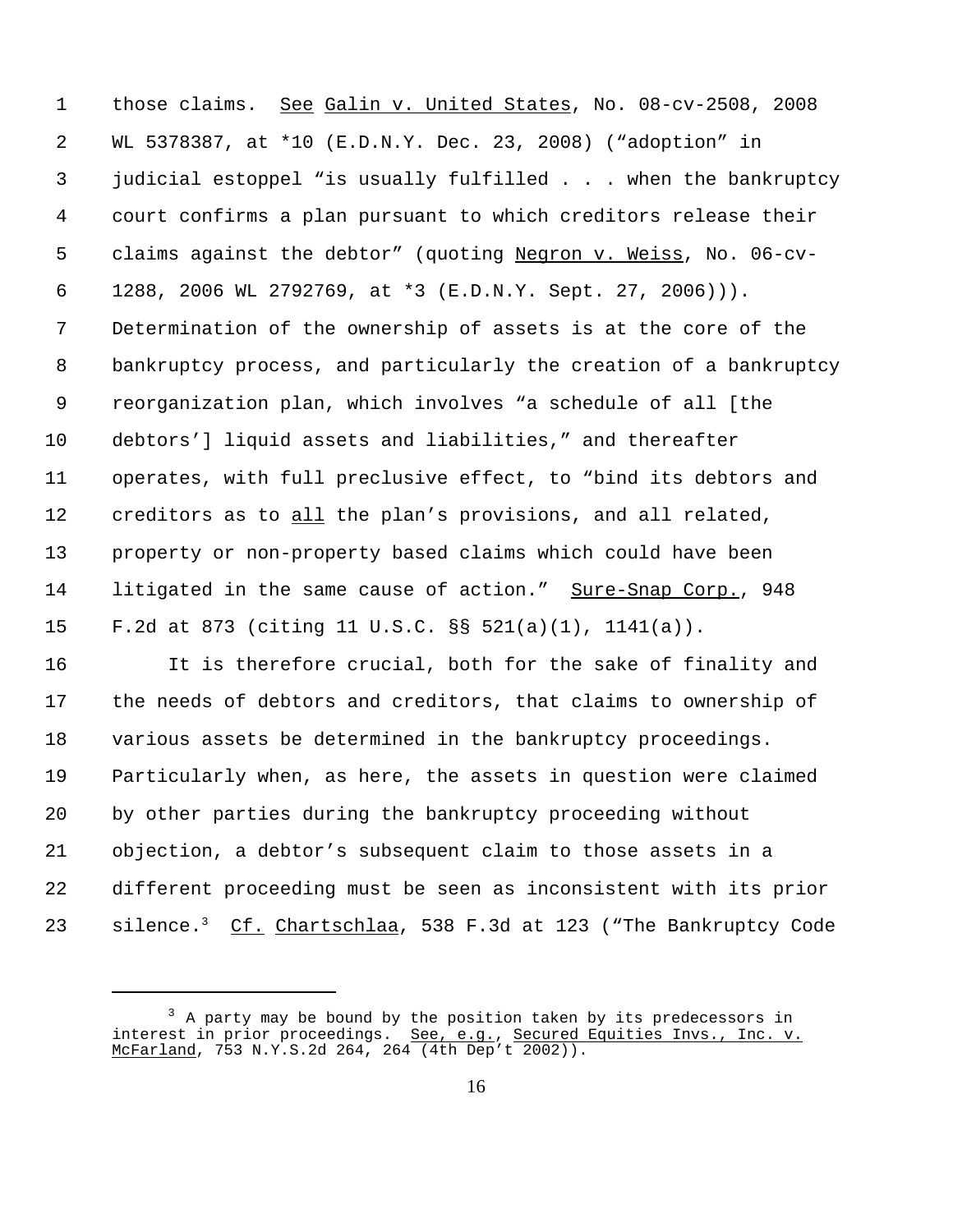is premised on full and complete disclosure of the debtor's finances."). Any other holding would encourage sharp practices, involving strategic denials or affirmations of asset ownership timed to the legal exigencies of the moment, precisely what the doctrine is intended to prevent.

 The bankruptcy court's treatment of the asset schedules in the present matter underlies their importance and the need for finality. In order for the reorganization to proceed, the Adelphia entities underwent a massive restatement of their accounting records, which sought to provide separate, audited 11 financials for each insolvent entity. In re Adelphia, 368 B.R. at 150-51. The allocation of assets to the various entities was of central importance to this process. One of the foremost difficulties the bankruptcy court encountered was the issue of intercompany transfers between the various entities controlled by 16 the Rigas family. <u>See id.</u> at 152. The resolution of this problem depended on the parties' adoption of the so-called "Bank of 18 Adelphia Paradigm, "<sup>4</sup> which tracked intercompany transfers through a single RFE subsidiary that controlled the main account: Adelphia Cablevision. Id. at 151-53. Adelphia Cablevision was listed as the owner of the Concentration Account in both the

 "[I]ntercompany transactions (e.g., cash receipts, disbursements, acquisition accounting and cost allocations) were deemed to have been made by or to a single entity, Adelphia Cablevision, LLC (the 'Bank of Adelphia'). This methodology, often referred to as the 'Bank of Adelphia Paradigm,' aggregated intercompany transaction balances consistent with the actual flow of funds within the Debtor's cash management system." In re Adelphia, 368 B.R. at 151.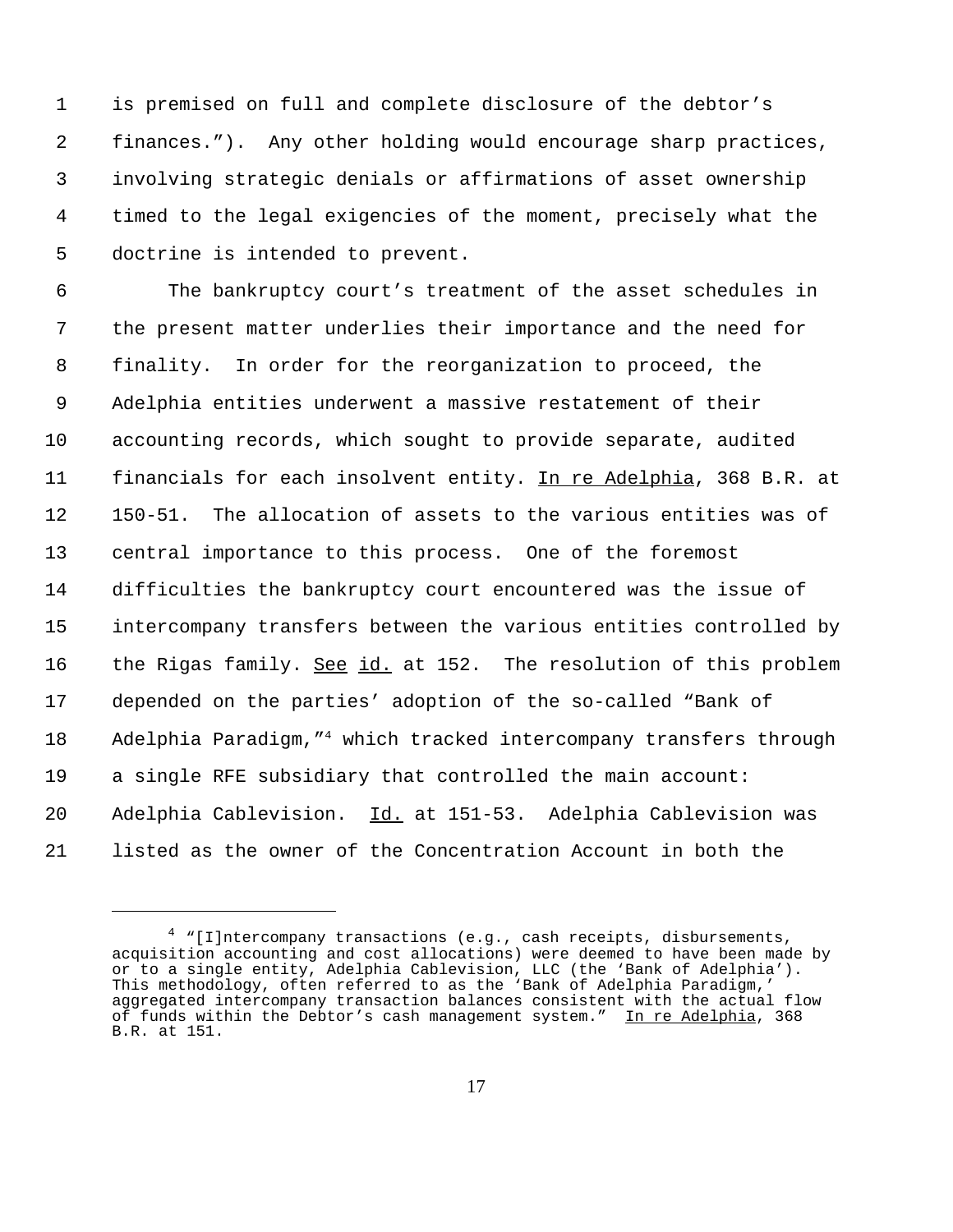January and May amendments to the debtors' schedules of assets and liabilities, and neither ACC nor appellant's predecessors in interest contested that determination.

 The asset schedules thus played a key role in both the bankruptcy court's supervision of the process and in the parties' understanding of the plan. As the district court noted in its discussion of substantive consolidation, such relief was "highly unlikely" because "the Debtors have issued restated financial statements and filed the May 2005 Schedules, thus evidencing an ability to generally determine the assets and liabilities of each 11 Debtor." Id. at 219 (discussing In re Augie/Restivo, 860 F.2d at 519) (internal quotation marks omitted). The Bank of Adelphia paradigm, which included Adelphia Cablevision's ownership of the account in the asset schedules, was the cornerstone of the bankruptcy plan, and without it the entire process would have been at risk of unraveling. We, therefore, decline to issue a ruling inconsistent with the factual underpinnings of this duly confirmed and substantially consummated bankruptcy plan.

 A different ruling would threaten the integrity of the bankruptcy process by encouraging parties to alter their positions as to ownership of assets as they deem their litigation needs to change, leaving courts to unravel previously closed proceedings. Doing so would allow parties an opportunity to "play[] fast and loose" with the requirements of the bankruptcy process and inject an unacceptable level of uncertainty into its results -- exactly the result that the doctrine of judicial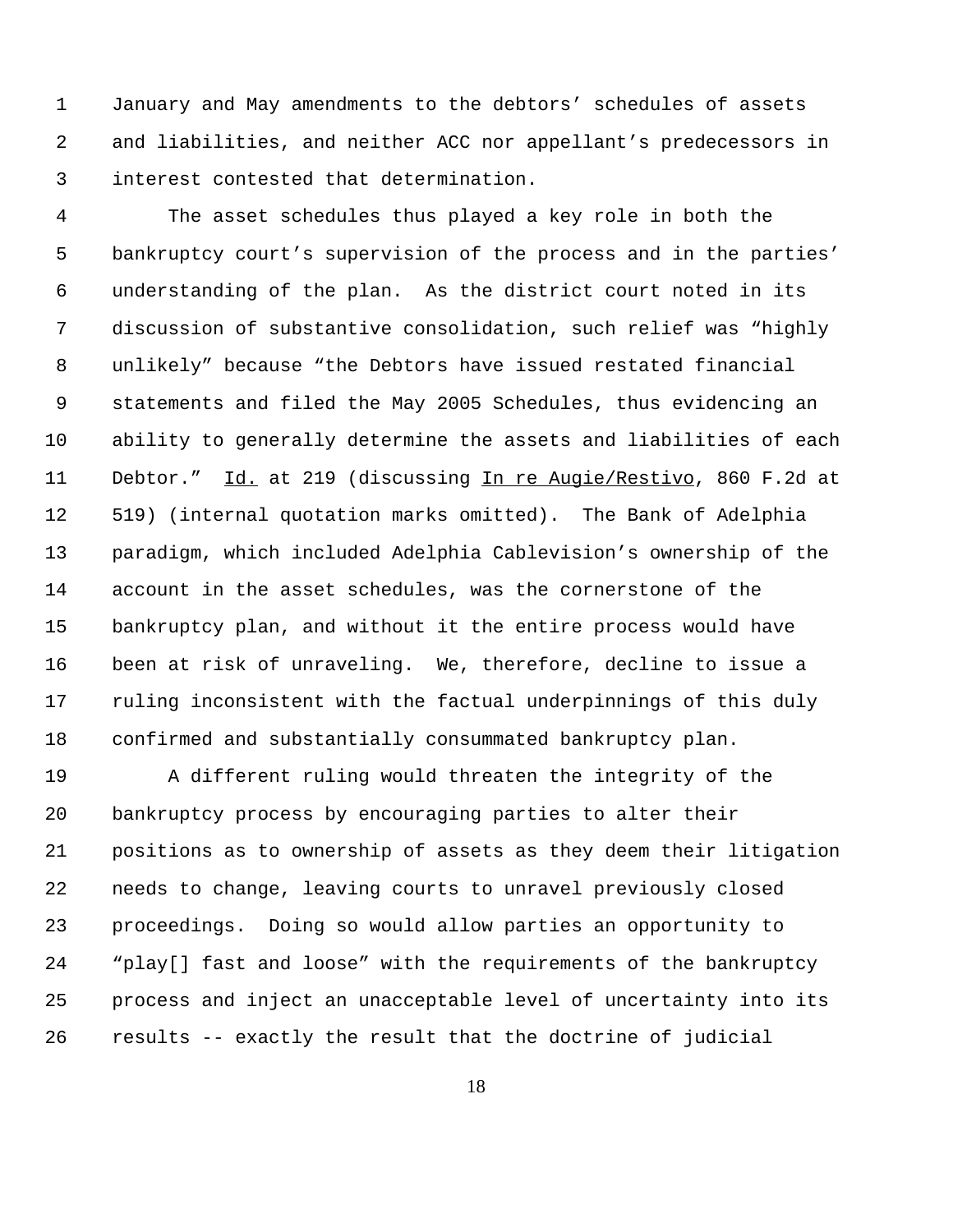1 estoppel is intended to avoid. Wight v. BankAmerica Corp., 219 F.3d 79, 89 (2d Cir. 2000); accord In re Adelphia Recovery Trust, 634 F.3d at 696 (integrity of judicial process threatened by parties taking a short term position that risks being inconsistent with its future position, not only by "knowingly [lying]").

 In relying upon the prospective harm to the integrity of bankruptcy proceedings that would result from a different ruling, we do not exclude the possibility of specific harm, or unfair disadvantage to, Goldman beyond the possible loss of \$63 million. We simply decline to require Goldman and the courts having to unravel all previous proceedings to determine what would have happened had appellant or its predecessors in interest claimed ownership of the Concentration Account in a timely fashion.

 We also do not exclude the possibility that, in an unusual case, the allocation of specific assets may be largely irrelevant to the bankruptcy court's actions. However, given the centrality of asset allocation to the integrity of the bankruptcy process, see Chartschlaa, 538 F.3d at 122, particularly where multiple related entities are involved, a creditor who fails to lay claim to an asset in the bankruptcy court only to do so in subsequent litigation must, to prevail, bear the heavy burden of showing a de minimis effect on the bankruptcy proceeding.

## CONCLUSION

 The requirements of judicial estoppel are, therefore, met. The asset schedules showing that the Concentration Account was